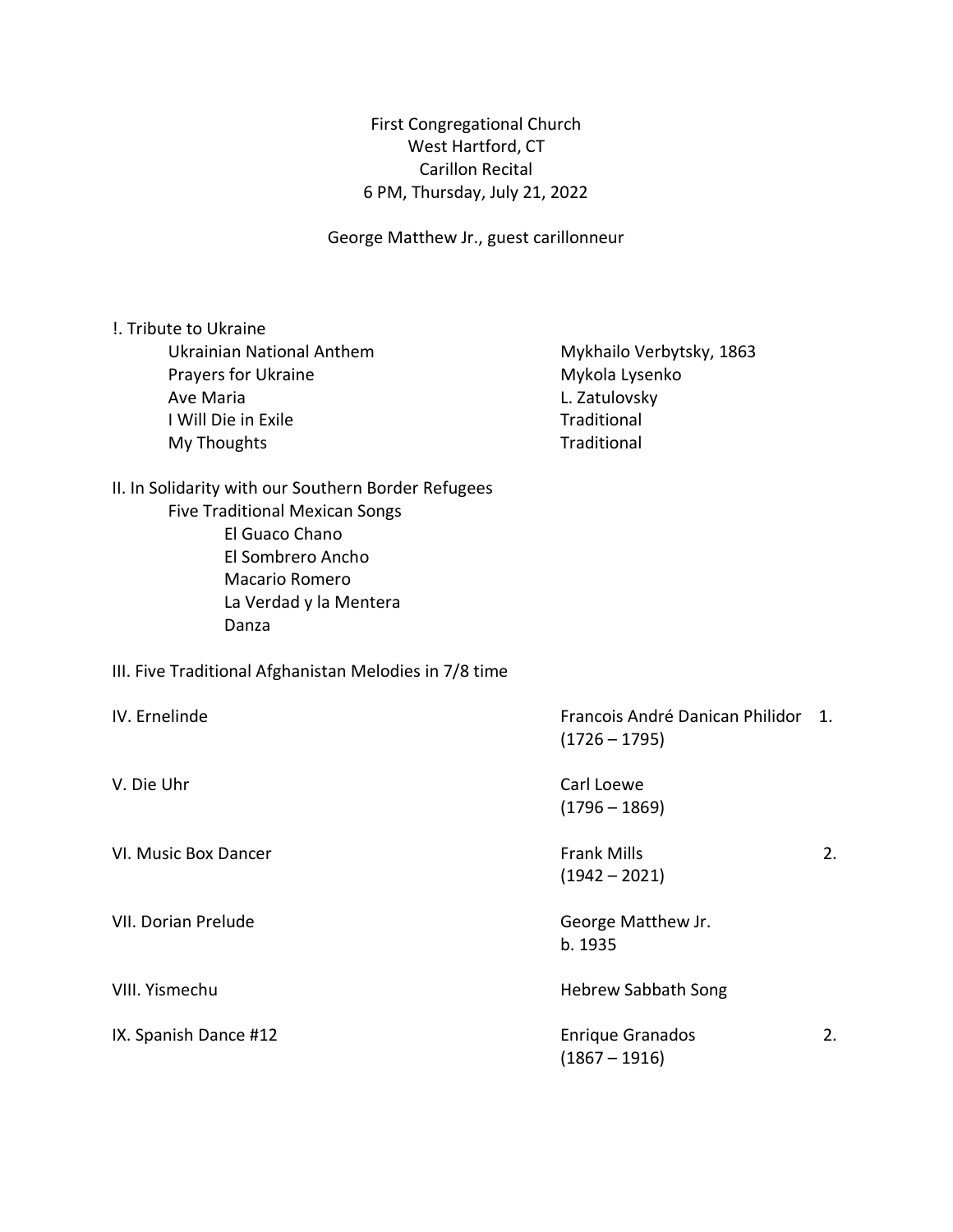X. Spirituals O Freedom! Lift Every Voice and Sing We Shall Overcome

Transcriptions: 1. Frank Law 2. George Matthew Jr.

## Program Notes

- I. Arrangements of the first three pieces in this collection are widely available online. "I Will Die in Exile", arranged by Andrea McCrady, Dominion Carillonneur of Canada, speaks of the Ukrainians interned in Canada during WWI. The last two were emailed to my wife Sherri from a friend in Lviv, Ukraine.
- II. These traditional Mexican folksongs are from a publication of about 120, collected by Vincente Mendoza (1894 – 1964). He taught at the Institute of Aesthetic Investigations of the University of Mexico from 1936 until his death. He participated in congresses in Latin America, Europe, Japan and the USA.
- III. I obtained a collection of traditional Afghan melodies from the University of Nebraska. Mostly I play them exactly as written but some adapt to modern jazz treatment.
- IV. Francois-Andrés Danican-Philidor was born in France, died in London: his opera Ernelinda enjoyed success in France and Belgium. He was better known as a chess player and is said to have beaten Frederick the Great at that game!
- V. Carl Loewe was born near Halle, Germany (Handel's birthplace). He wrote a symphony, a piano concerto and other works. His piano work *die Uhr* was transcribed for the dedication of the carillon of Kiel in 1965.
- VI. Frank Mills, Canadian pianist, is best known for his solo instrumental "Music Box Dancer" and several successful songs, "One Summer Day", "Somewhere a Child is Sleeping" and others.
- VII. This piece utilizes elements of English change ringing and suggestions of church chant modes.
- VIII. "Yismechu" is a joyful Jewish Sabbath song in the Ashkenazic (East European) mode.